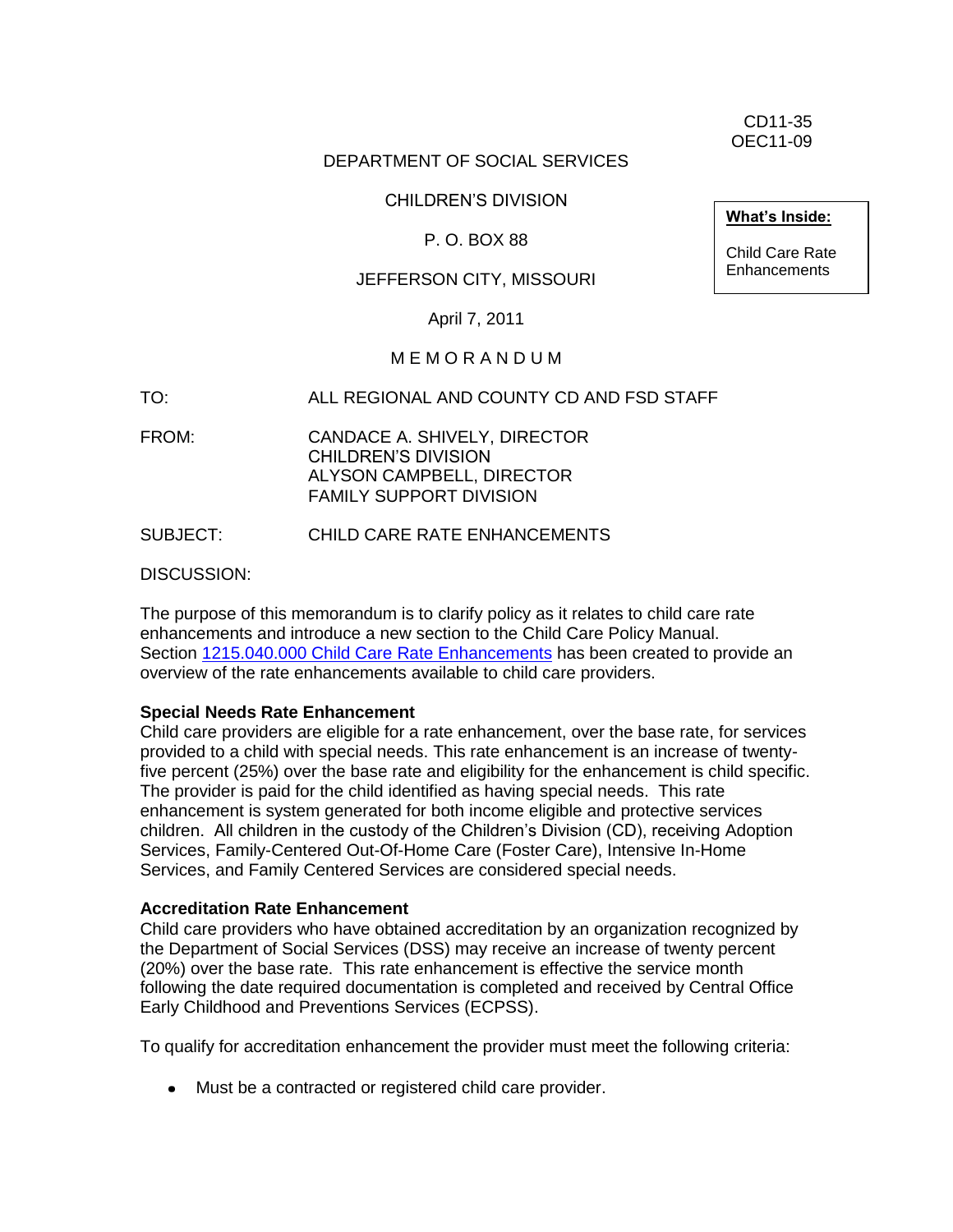- Must submit a completed [Child Care Provider Accreditation Rate Enhancement](http://dss.mo.gov/cd/info/forms/index.htm)  [Agreement \(CD-149\)](http://dss.mo.gov/cd/info/forms/index.htm) to ECPS in Central Office.
- Must submit a current certificate of accreditation with the agreement.

Ninety (90) days prior to the end of the provider's accreditation rate enhancement, ECPS will send a letter notifying the provider of the upcoming end date of the accreditation rate enhancement, along with a new agreement. The provider must submit the agreement and a copy of the new certificate of accreditation no later than 15 days prior to the end of the current rate enhancement period.

Providers who have not submitted accreditation rate enhancement agreements and copies of new certificates of accreditation will be sent a letter, no less than 30 days from expiration, notifying them of the end of their eligibility for the rate enhancement. The provider is responsible for submitting a new Child Care Provider Accreditation Rate Enhancement Agreement (CD-149) and a copy of their new accreditation certificate. Providers who do not submit a new accreditation certificate and a new accreditation agreement will lose the accreditation rate enhancement. A letter will be sent to the provider, notifying the provider their accreditation rate enhancement has ended.

The provider must notify DSS of changes in their accreditation status, i.e. accreditation has ended prior to the end date on the accreditation certificate. The provider is ineligible for accreditation rate enhancement payments after losing accreditation status. DSS will recoup any overpayments.

### **Disproportionate Share Rate Enhancement**

Licensed child care providers who are contracted with DSS and provide care to a disproportionate share of children receiving child care assistance, may qualify for the disproportionate share rate enhancement. This rate enhancement is thirty (30%) percent above the base rate.

### *NOTE: No new applications for disproportionate share are being accepted at this time. A new application for disproportionate share is defined as an application from a newly licensed provider or a licensed provider whose contract has lapsed more than 30 days.*

Disproportionate share rate enhancement requests are approved for child care providers who:

- Are licensed by Department of Health and Senior Services (DHSS);
- Contracted with Department of Social Services; and
- Maintain at least 50% subsidized children of the total number of children in their care. The eligibility for this increase is based on the number of children in the provider's care rather than a percentage of the provider's capacity. Child Care providers will be reviewed annually to ensure number of subsidized children is at least 50% of the total number of children in care.

Circumstances allowing providers to maintain their disproportionate share rate enhancement: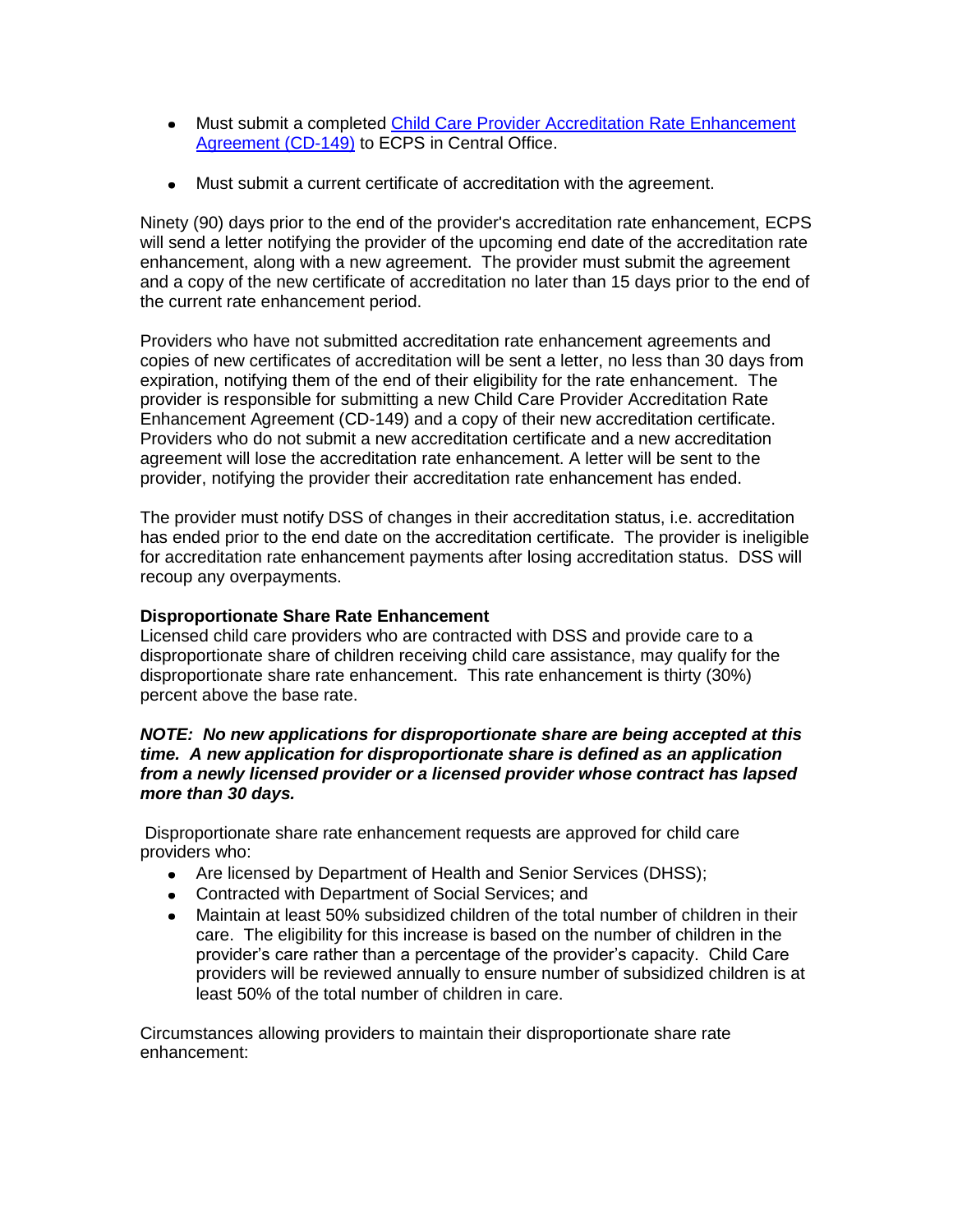- Facility is still operating at the same location and ownership is assumed by another individual/entity.
- Facility moves to a different location and has the same ownership.
- Departmental Vendor Number (DVN) changes due to the facility becoming a corporation or change in facility type.

**Note:** Licensed providers must notify DSS of any of the above changes within thirty (30) days of the change.

Circumstances that cause a provider to lose their disproportionate share:

- Change in legal status, i.e. from license to license exempt.
- Number of subsidized children falls below 50%.
- Facility is operating at a different location and ownership is assumed by another individual/entity.

Early Childhood and Prevention Services (ECPS) staff will continue to determine provider eligibility for Disproportionate Share and Accreditation rate enhancements. Field staff is instructed to continue referring providers to the ECPS if they are interested in the Disproportionate Share and/or Accreditation rate enhancements.

### **NECESSARY ACTION**

- 1. Review this memorandum with all Children's Division and Family Support Division staff.
- *2.* Review revised Child Care Manual sections as indicated below.
- 3. All questions should be cleared through normal supervisory channels and directed to:

| <b>PDS CONTACT</b>          | <b>PROGRAM MANAGER</b>    |
|-----------------------------|---------------------------|
| <b>Brenda LaBella</b>       | Alicia Jenkins            |
| 573-751-2037                | 573-751-6793              |
| Brenda.I.Labella@dss.mo.gov | Alicia.Jenkins@dss.mo.gov |

### **CHILD CARE MANUAL REVISIONS**

[1215.040.000 Child Care Rate Enhancements](http://dss.mo.gov/fsd/iman/chldcare/1215-040-00.html)

[1215.040.005 Special Needs](http://dss.mo.gov/fsd/iman/chldcare/1215-040-00.html#l215.040.005)

[1215.040.010 Accreditation Differential](http://dss.mo.gov/fsd/iman/chldcare/1215-040-00.html#l215.040.010)

[1215.040.015 Disproportionate Share](http://dss.mo.gov/fsd/iman/chldcare/1215-040-00.html#l215.040.015)

### **FORMS AND INSTRUCTIONS**

[Child Care Provider Accreditation Rate Enhancement Agreement \(CD -149\)](http://www.dss.mo.gov/cd/info/forms/index.htm)

### **REFERENCE DOCUMENTS AND RESOURCES** N/A

### **RELATED STATUTE**

N/A